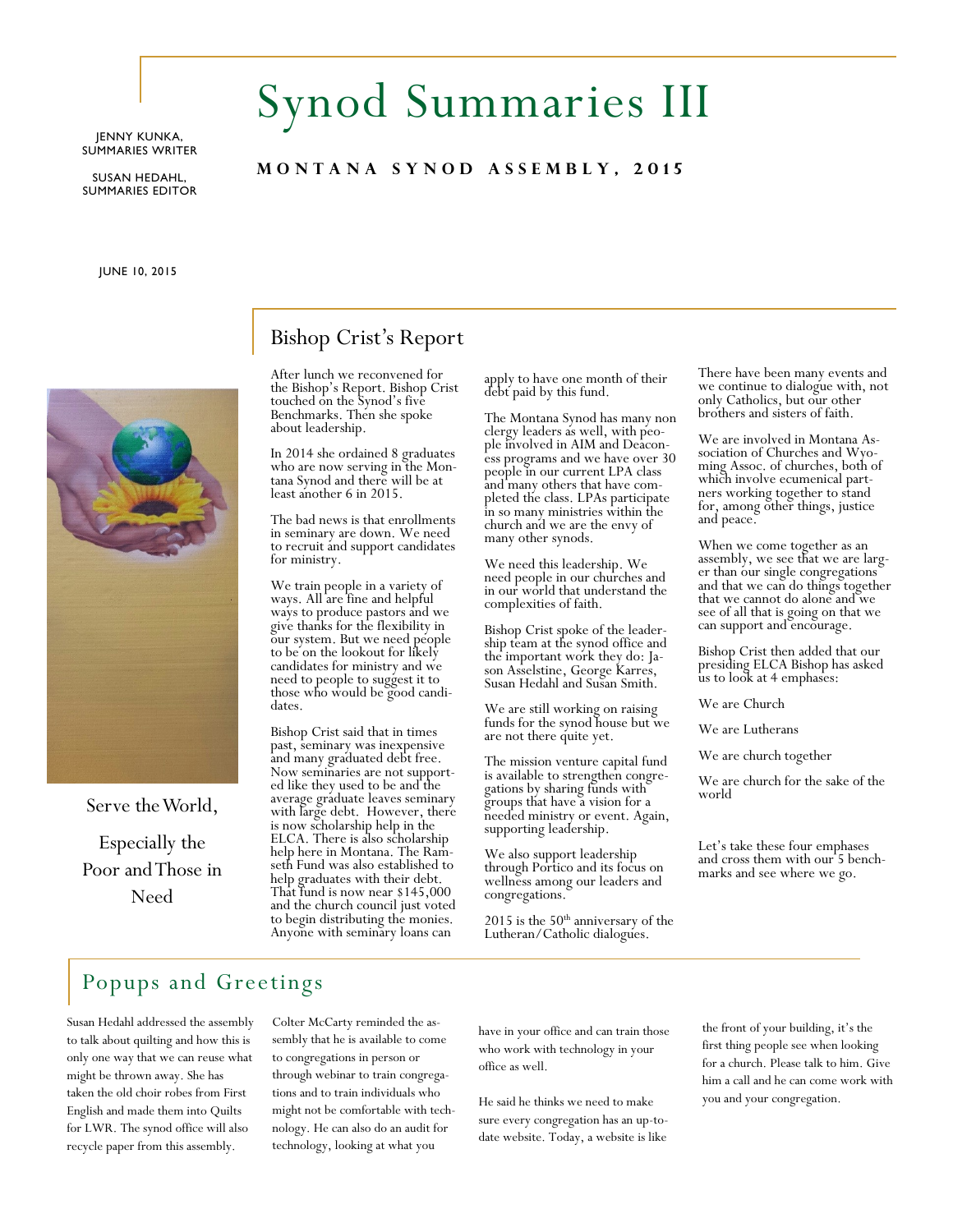# MAJCO

Next we spoke of the resolution to reaffirm our relationship with Jewish Communities.

Dr. Paul Seastrand who was involved in crafting this agreement 20 years ago spoke. Seastrand gave a brief history of the relationship between Christians and the Jewish people. There were many dark times. After WWII there were some

positive steps taken in this relationship. In 1994 the ELCA repudiated Martin Luther's anti-

# Sunday Assembly

The assembly passed three changes to the constitution that had been voted on last year.

Bishop Crist read through those who were elected as voting members to the 2016 Churchwide Assembly and various committees by vote on Friday. To see a list of committee members, please go to the Montana Synod website.

Sue Ost was sworn in as the new synod council treasurer.

Peter Erickson and Valerie Webster presented on the Montana Association of Christians. MAC was created in 1973. Since it was created the Montana Synod and its predecessors have been involved. MAC us now an association of judicatories (such as synods) and also of congregations, individuals, groups and ministries. MAC now includes action teams made up of people who are focused on specific goals/ issues. MAC is also now governed by a council meeting three times a year. MAC Connect will be held next fall, a

semitic writings and in 1995, the Montana Synod first affirmed a relationship with our Jewish brothers and sisters. Former Bishop Mark Ramseth said the 1995 agreement was the signature event of the time he was Bishop in the Montana Synod. We were the first and only synod to take such an action for some time. Jerry Weissman who was there 20

years ago at that first agreement spoke. He remembered how momentous the agreement was at the time.

70 years ago today, people of faith entered Europe to do away with the scourge of people of faith and it was done. 20 years ago, we made this momentous agreement.

The assembly was asked to vote on the resolution to renew the agreement that was initially passed 20 years ago. \*Resolved: That the Montana Synod Assembly on June 6, 2015, Re-affirm the Agreement with the Montana Association of Jewish Communities, committing ourselves to ongoing friendship, cooperation and dialogue.

The resolution passed resoundingly!

retreat called "Deep Listening for Collaborative Service," for anyone concerned with outreach ministry and social justice. All are invited.

The assembly was then presented with a resolution to affirm Montana Synod's membership in the Montana Association of Christians (MAC). The resolution will affirm that our synod will be part of MAC. A vote was taken. The resolution was adopted.

The next resolution was one from the synod council as well. The synod council recommends that the assembly welcome New Hope Lutheran Ministry into the Montana Synod as a congregation by standing and applauding. The motion passed and New Hope was welcomed with applause.

The Hunger Team talked about the Pedal for Peas bike trip coming up later in June. The trip will include four days of biking to raise money for hunger, which will go

toward ELCA World Hunger.

The budget was addressed next. It had been moved and seconded already by the committee. There was a Q and A on Friday afternoon about the budget and a narrative budget was presented Friday evening. Sue Ost answered any questions. A number of people presented concerns at the cuts to the campus ministries and to Lutheran Social Services. Others also encouraged congregations to think deeply about giving to the synod.

The assembly voted yes or no on the budget. The vote was to accept the 2016 budget.

Margie Fiedler greeted the assembly from both camps: FLBC and Christikon. Both outdoor ministries thanked the assembly for their support. Camp is both an outreach ministry to the children who attend camp, it is also a ministry to the counselors, some of whom go on to seminary, global mission and many other ministries and service oriented careers. Thank you for your support and for your prayers.

Scott Hedegaard greeted us from the Mission Table and encouraged us to consider our mission support and also to share with us, all that they are doing out in the world. Thank you for all you do in your congregation.

Jen Asselstine from ELCA Malaria – As a church, we have responded boldy to fight malaria. We have now raised 14.4 million dollars, 96% of our goal.

The synod assembly adjourned at 10:40 pm

The assembly worshipped together at 11:10.

**PAGE 2**